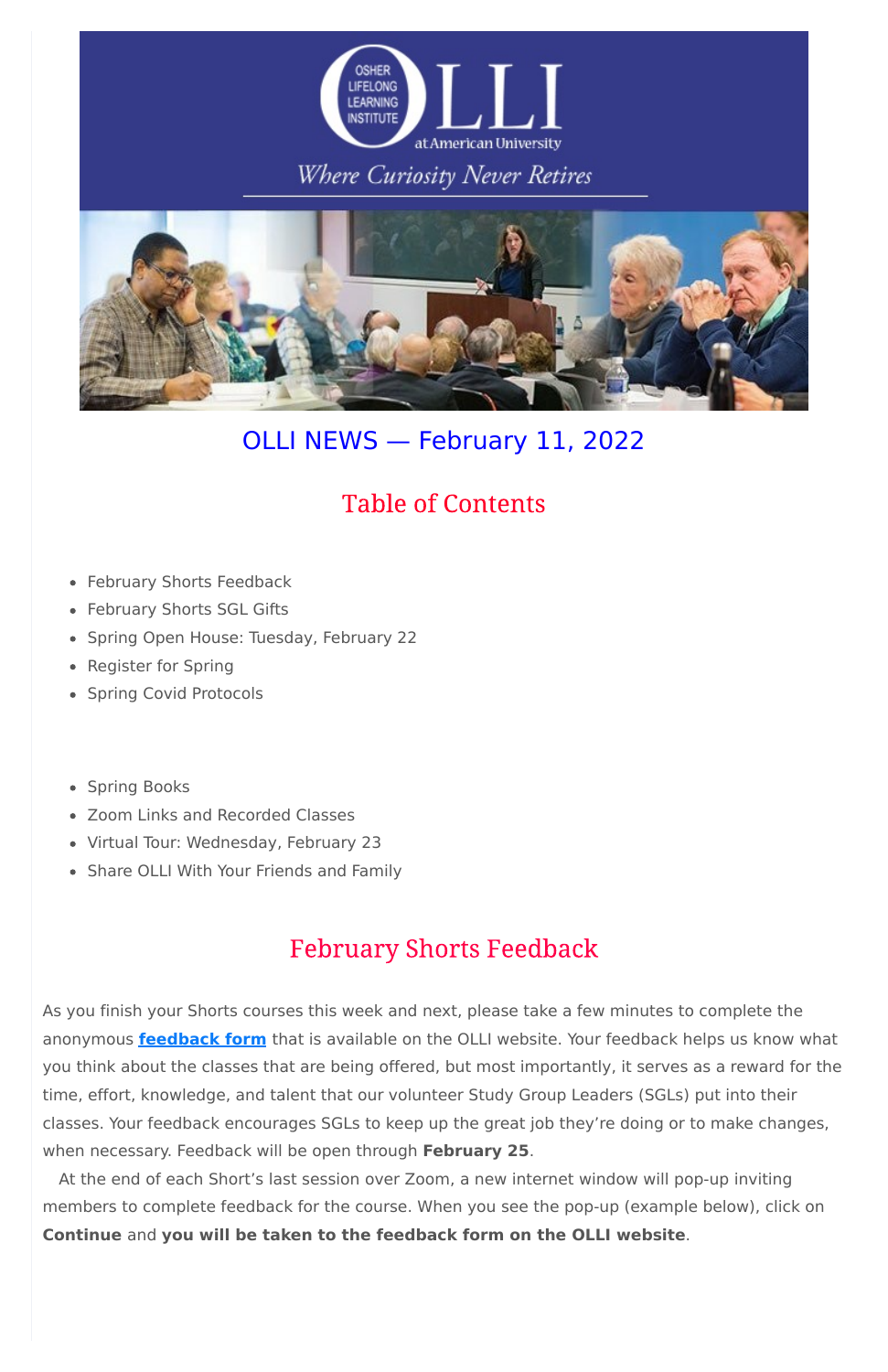|                                         | Thank you for attending the Meeting.<br>Please click Continue to participate in a short survey. |
|-----------------------------------------|-------------------------------------------------------------------------------------------------|
|                                         | you will be leaving zoom.us to access the external URL below                                    |
|                                         | https:// olli-dc.org/shorts_feedback                                                            |
|                                         | Are you sure you want to continue?                                                              |
|                                         | Continue<br>Stay on zoom.us                                                                     |
|                                         |                                                                                                 |
| Click here to go to<br>the OLLI website |                                                                                                 |
|                                         |                                                                                                 |
| feedback form.                          |                                                                                                 |

# **February Shorts SGL Gifts**

All of OLLI's Study Group Leaders are volunteers. Each academic session, we invite members to give them a gift in honor of all of the work they do to prepare and deliver their courses. This is completely voluntary on our members' behalf. Members may make a gift to February Shorts SGL(s) through **February 25**.

Gifts can be made **[online](https://olli-dc.org/sgl_gifts) after logging on to your account on the OLLI website**, or by mailing a check to OLLI. Members can give gifts to all of their Study Group Leaders in a single form and with a single credit card transaction. The OLLI office will collect all gifts, write a check to each SGL, and mail the check with any notes from members to the SGL(s).

# **Spring Open House**

### **Tuesday, February 22 10:00 AM, Online**

The spring Open House will be held on Tuesday, February 22 at 10:00 AM via Zoom. No registration is required to attend. The Zoom link will be e-mailed to all those subscribed to the OLLI newsletter the morning of the Open House.

Hear from John Bargeron, Board Chair; Dave Hensler, Board Vice Chair; Tony Long, Executive Director; and Mary Fran Miklitsch, Deputy Executive Director. Learn about events this spring including lectures, Serendipities, and social events.

# **Register for Spring**

The Spring Semester is **March 7–May 13.** Courses meet once a week for 7-10 weeks. The \$300 membership fee allows you to sign up for three courses before the lottery. After the lottery, when you have received your class assignment letter, you can add a **fourth study group** by logging into your account. For maximum convenience for our members, most of the online and hybrid classes will be recorded and available for viewing up until two weeks past the end of the semester. **Make sure to**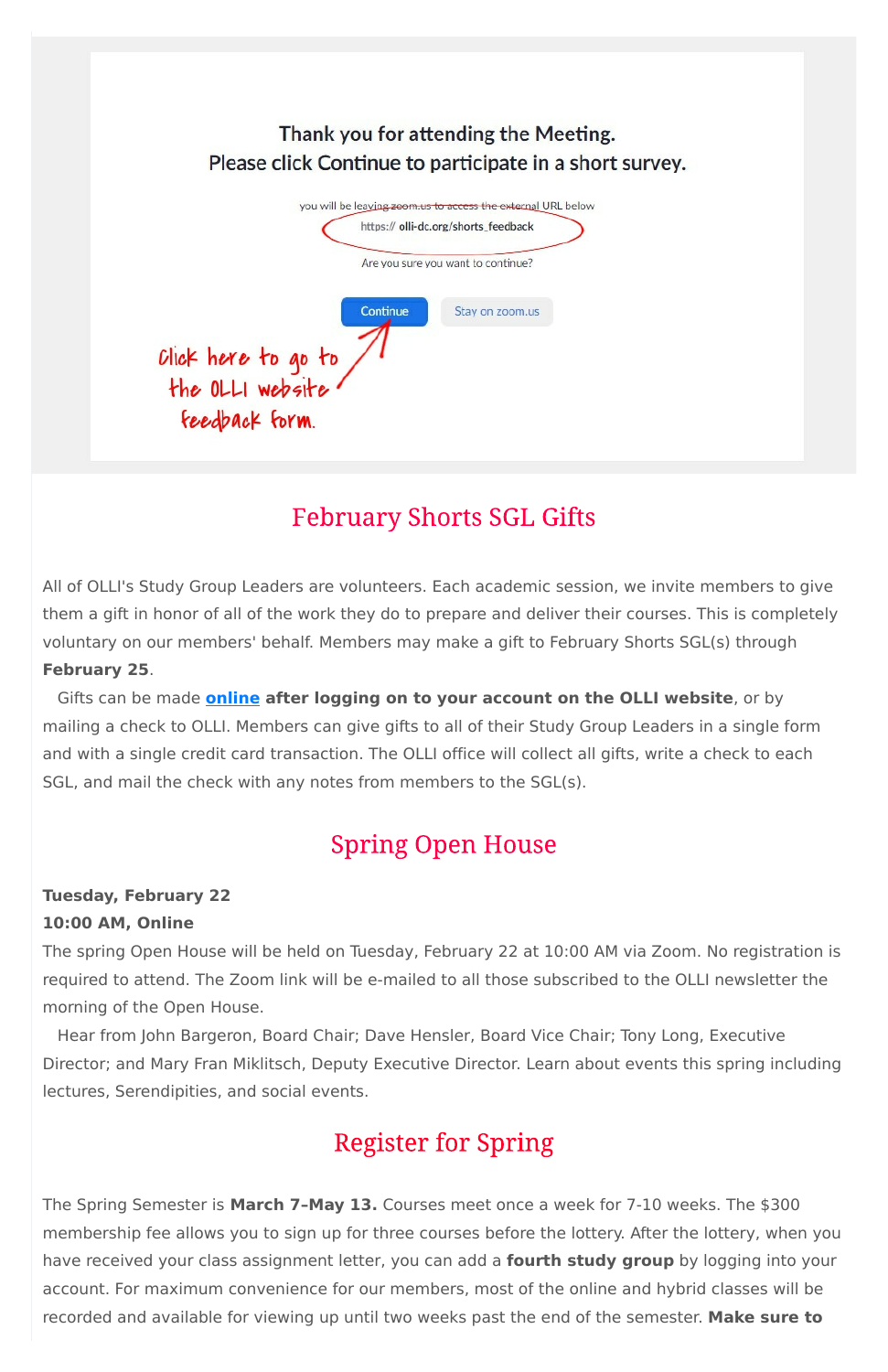### **register before the Spring lottery next Tuesday, February 15. View Spring [Semester](https://www.olli-dc.org/view_all_study_groups) and register.**

#### **Catalog Changes**

Registering online is the easiest way to be sure of the format of your selected classes. There have been quite a few changes since the catalog was published, mostly related to class format, and these changes are reflected in real-time in the online registration section of the website. You can also go to the **[February](https://www.olli-dc.org/feb_spring_catalog_changes) and Spring 2022 Catalog Changes** page to view a current list of changes.

# **Spring Covid Protocols**

OLLI at AU is adhering to the following Covid-related protocols for the spring semester:

- To attend any in-person OLLI class or function, members must be fully vaccinated and boosted, unless granted certain medical or religious exemptions;
- To attend any in-person OLLI class or function, members must submit a brief OLLI attestation form stating he/she has been fully vaccinated and boosted, unless granted certain medical or religious exemptions. The online form will be sent via email after the spring lottery (Feb. 15) to anyone registered to take a class in-person;
- All members must wear an N95, KN95, or KF94 mask when in the building, a classroom, or the OLLI office;
- Classrooms will be at regular capacity; and
- Any person exhibiting any Covid-related symptoms will be asked to stay home.

# **Spring Books**

Below is a list of spring semester books that are either pay to order or not available at Politics and Prose:

**200: Making Peace With Conflict** - Pay to Order

**260: The Great War and Death of God** - Pay to Order

**275: Both Sides Now** - NOT AVAILABLE

**475: Weekly Morbidity** - NOT AVAILABLE

**620: Racconti Romani** - NOT AVAILABLE

**630: The Christmas Books Vol 1** - NOT AVAILABLE, (but Christmas Carol newer editions are in

stock)

**631: The Cocktail Hour** - Pay to Order (different edition than what SGL requested, which is not in print)

**Painting Churches** - Pay to Order

**Unavoidable Disappearance of Tom Durnin** - NOT AVAILABLE

**645: The Gate of Angels** - NOT AVAILABLE

**Galatea 2.2** - Pay to Order

**699: Dear Diego** - NOT AVAILABLE

### **Zooms Links and Recorded Classes**

**Zoom Links Available in Member Accounts**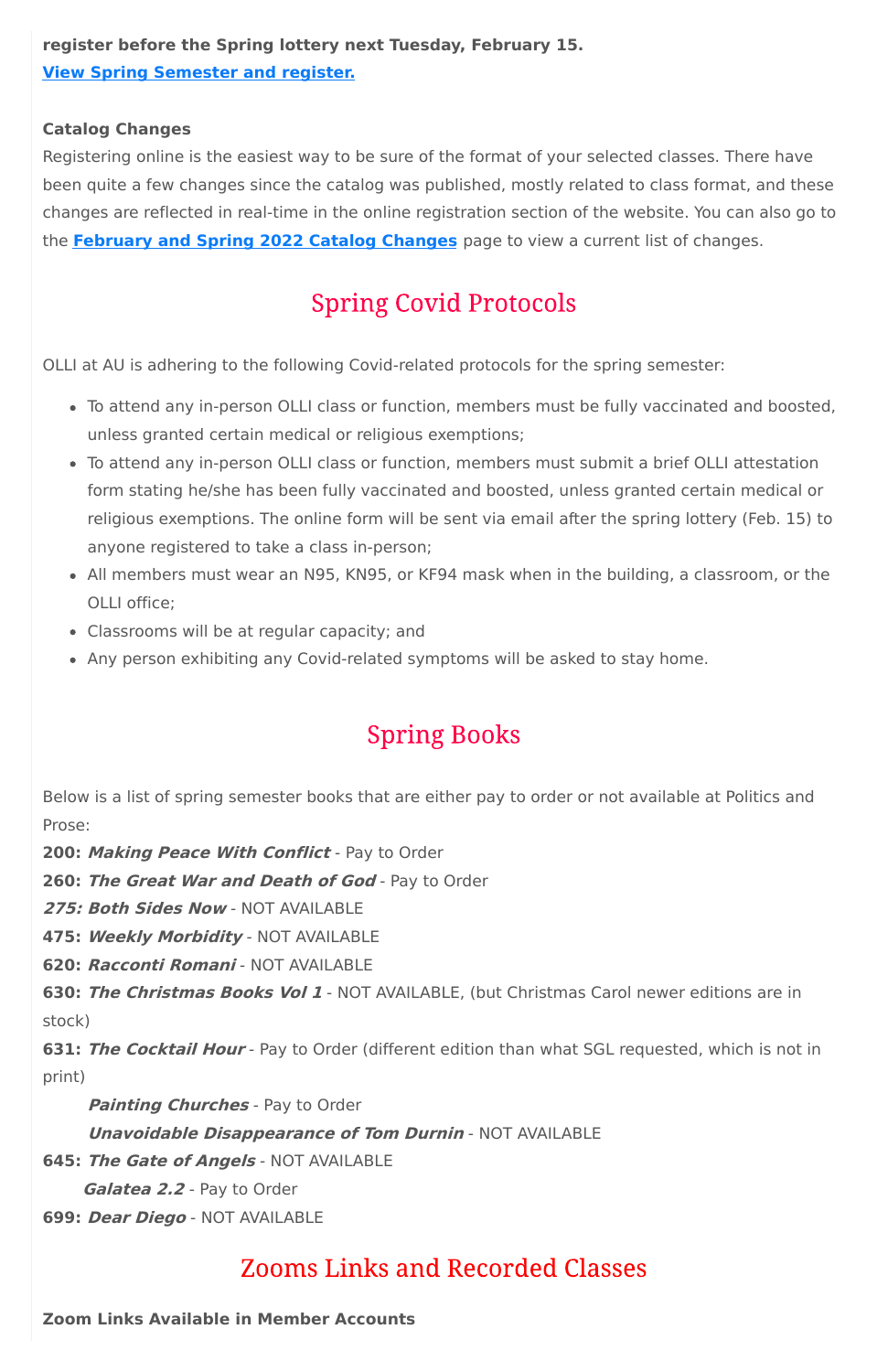If you accidentally delete the daily e-mail with your class Zoom link, or cannot find it again, you can access the Zoom link for each of your classes by logging into your OLLI member account on the **[website](https://www.olli-dc.org/)**. The first page to come up will be the one that lists your classes. Under each class you will find the Zoom link for that class. Click the link to go into your class at the specified time. If you leave this page and need to get back, simply click your name (hyperlinked in blue) at the top of the page. View a **video [tutorial](https://vimeo.com/666099470)**.

#### **Class Recordings**

Most online classes during the February Shorts and Spring Semester will be recorded. One of the benefits of taking classes during a particular session is access to all class recordings for that session. **February Shorts [recordings](https://www.olli-dc.org/2022_february_shorts_recordings)** are listed under "Shorts" on the OLLI website. Spring recordings will be listed under "Study Groups." Each day's recordings are added to the website by 5:00 PM. You must first log in to your member account in order to view the recordings. Recordings are available for viewing up until two weeks past the end of each session.

### Virtual Tour: The Heart of DC Part 3

#### **Wednesday, February 23**

#### **3:30–4:30 PM, Online**

In our third session on the capital's "historic center" join OLLI's Tammy Belden as she continues down the National Mall discussing the history, buildings, and gardens of the Smithsonian; the Capitol Reflecting Pool; the United States Botanic Garden; as well as three of the newest memorials in the city. Did you know that Mary Ann Hall's bordello once stood at the site of today's National Museum of the American Indian – the largest and most luxurious of more than 100 brothels in the city during the 1800's? Guess who their best clients were? That is just one of the little-known stories we will hear about this area. Join us for an enjoyable hour of facts and fun.

**Registration for the event is not required. Zoom invitations will be sent to all newsletter subscribers on the morning of the event.**

### **Share OLLI With Your Friends and Family**

Staying connected is more important now than ever! Taking OLLI classes via Zoom allows our learning community to stay connected while broadening its horizons and extending its reach. We

miss being able to have all in-person classes, but we have adapted, and even thrived, in the age of Zoom-learning.

Now is the time to tell your friends and family, near and far, that we invite them to join the OLLI experience this fall. OLLI at American University is one of 124 OLLIs around the country, all of which are currently online. Each is unique in course content and delivery, but all are dedicated to lifelong learning in their [communities.](https://sps.northwestern.edu/oshernrc/files_nrc/lli_directory_2019.pdf) Whether your friends explore our program or an **OLLI near them**, they will be in for a treat by taking an OLLI class.

### **American University News & Events**

**Center for Israel Studies**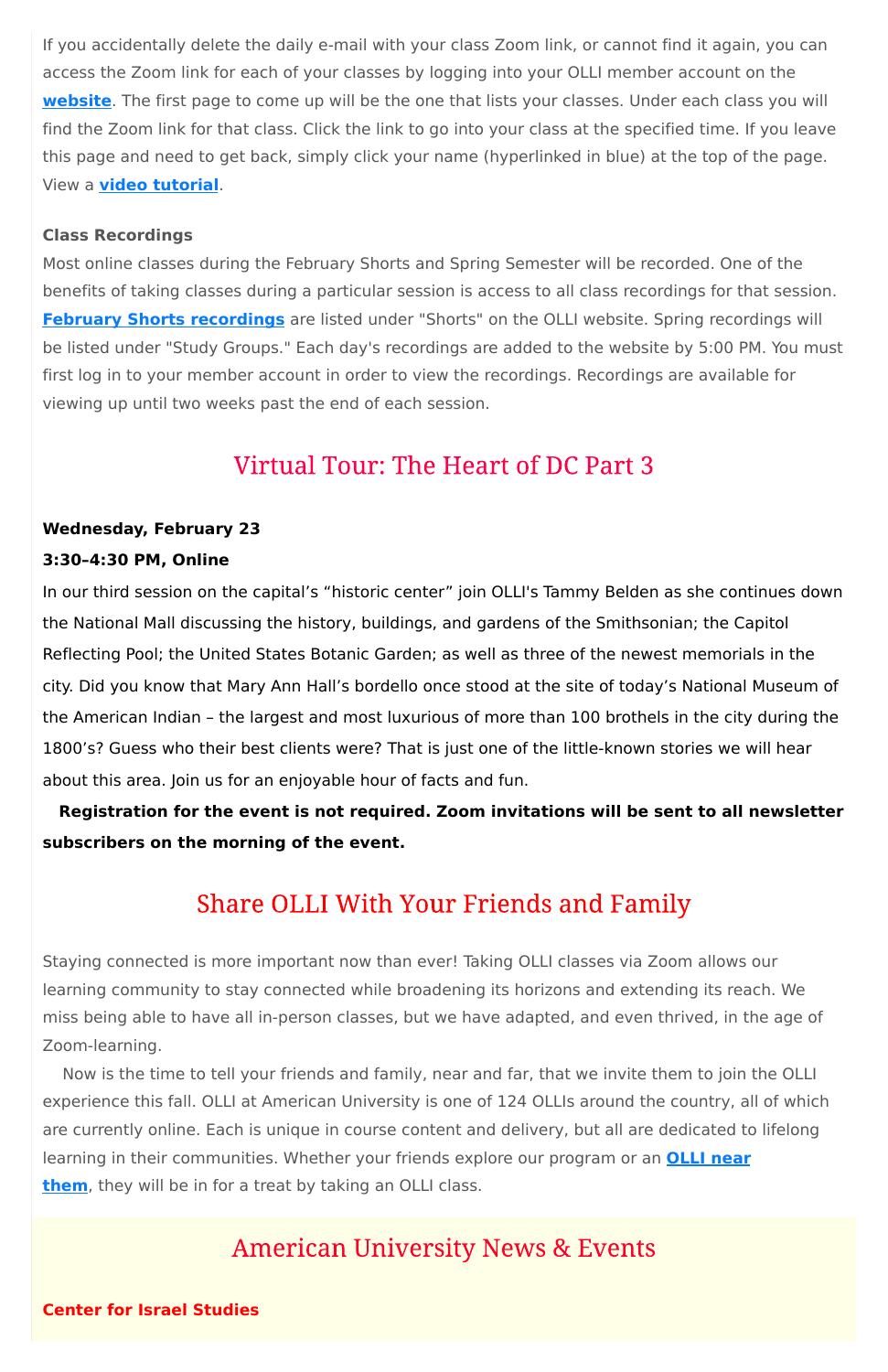This spring, American University's Jewish Studies Program and Center for Israel Studies together host a new webinar series of four talks: **"Europe's Jews Before the [Holocaust,](https://www.american.edu/cas/israelstudies/europes-jews-before-the-holocaust.cfm)"** thanks to the generosity of the Knapp Family Foundation.

#### **Wednesday, February 16**

#### **1:00 PM, Online**

#### **Conscious History: Polish Jewish Historians Before the Holocaust**

Join author Natalia Aleksiun, Professor of Modern Jewish History at Touro College, and Professor Lauren Stauss as they discuss how a dedicated group of Jewish historians devoted themselves to creating a sense of Polish Jewish belonging, while also fighting for their rights as an ethnic minority. **[Register](https://www.eventbrite.com/e/europes-jews-before-the-holocaust-natalia-aleksiun-february-16-tickets-244084552467)**.

#### **Wednesday, February 23**

**12:00 PM, Online**

#### **"Welcome to Theaterland!" with Roy Horovitz**

The Osher Lifelong Learning Institute at American University is an association of, by, and for the people in the Washington, DC area who wish to continue to study and learn. OLLI at AU is dedicated to the proposition that learning is a lifelong process and that *curiosity never* 

Did you know that Israel has the highest rate of theater-goers per capita? Please join us as our Israel Institute Visiting Scholar, Dr. Roy Horovitz, explores the intense contemporary Israeli theater scene, using English readings and clips. **[Register](https://www.eventbrite.com/e/welcome-to-theaterland-with-israeli-actordirector-roy-horovitz-tickets-262292061617)**.

#### **AU Arts**

Home of AU's performing, visual, literary, and media-based arts. **View the schedule and [registration](https://www.american.edu/arts/) links**.

#### **AU Museum**

**Spring Schedule**

**January 29–May 22**

#### **Friday–Sunday, 11:00 AM–4:00 PM**

Reservations are not required for your visit. Admission is always free. Regarding groups and any questions about your visit, email **[museum@american.edu](mailto:museum@american.edu)**. Access the museum **[online](https://www.american.edu/cas/museum/reopening.cfm)**.

#### **OSHER LIFELONG LEARNING INSTITUTE AT AMERICAN UNIVERSITY MISSION**

retires.

**Website [www.olli-dc.org](http://www.olli-dc.org/)** | **Phone** 202-895-4860 | **E-mail [olli@american.edu](mailto:olli@american.edu) Study Group Location** 4801 Massachusetts Ave. NW **Mailing Address** 4400 Massachusetts Ave NW | Washington, DC 20016

Tony Long, Executive Director | Mary Fran Miklitsch, Deputy Executive Director Lesley Diaz, Academic Programs Coordinator Jesse Williams, Operations Coordinator Niranjan Singh, Administrative Coordinator Sara Beatty, Technology & Administrative Assistant